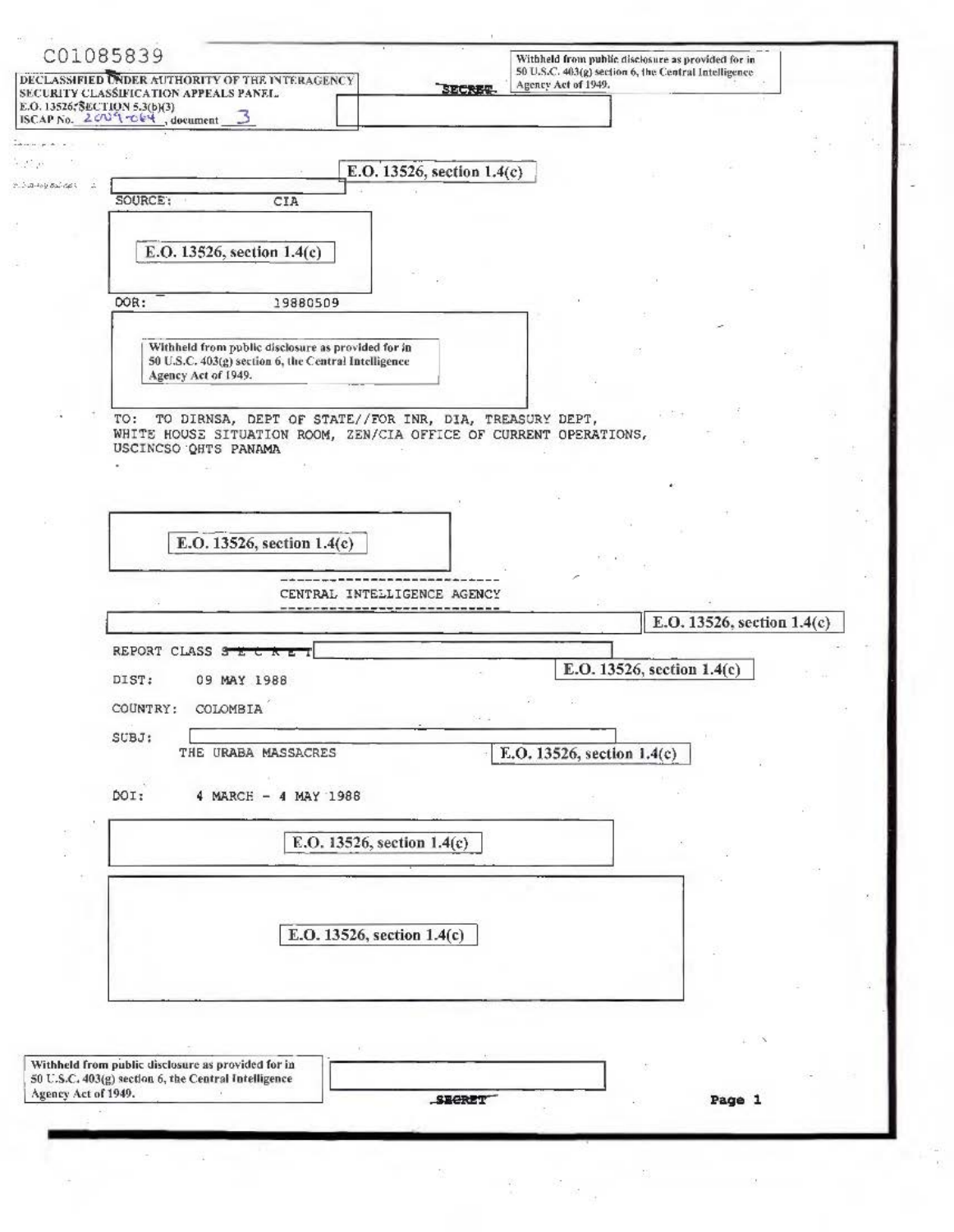C01085839 SECREE. Withheld from public disclosure as provided for in-50 U.S.C. 403(g) section 6, the Central Intelligence Agency Act of 1949. E.O. 13526, section 1.4(c) E.O. 13526, section 1.4(c) E.O. 13526, section 1.4(c) AT THE TIME OF THE MASSACRES. REPRESENTATIVES OF AMNESTY INTERNATIONAL WERE IN COLOMBIA INVESTIGATING ALLEGATIONS OF HUMAN RIGHTS ABUSES BY THE COLOMBIAN GOVERNMENT. E.O. 13526. section 1.4(c) THE WEIK OF 2 MAY, THE POPULAR NEWS MAGAZINE "SEMANA" CARRIED AN EXPOSE ON THE DAS REPORT, APPARENTLY LEAXED TO THE MAGAZINE BY A MEMBER OF THE SECURITY COUNCIL. THE "SEMANA" ARTICLE. QUOTING FROM THE DAS REPORT, INDICATED THAT MILITARY FORCES IN THE URABA REGIÓN MAY HAVE BEEN INVOLVED IN THE 4 MARCH MASSACRES. ALTHOUGH EYEWITNESSES WERE QUOTED IN THE REPORT AND IN THE "SEMANA" ARTICLE, THERE WAS NO CONCLUSIVE EVIDENCE IMPLICATING MILITARY PERSONNEL FROM THAT AREA IN THE MURDERS. GENERAL SAMUDIO PUBLICLY DENIED CHARGES OF MILITARY COMPLICITY IN THE KILLINGS BUT HE DID NOT CONFIRM OR DENY THE SUPPOSITIONS MADE IN THE DAS REPORT. ) E.O. 13526, section  $1.4(c)$ DISSEM: FIELD: EMBASSY, DEFATT AT BOGOTA. SENT TO USCINCSO. E.O. 13526, section 1.4(c) Withheld from public disclosure as provided for in-50 L.S.C. 403(g) section 6, the Central Intelligence SECRET Agency Act of 1949. Page 2